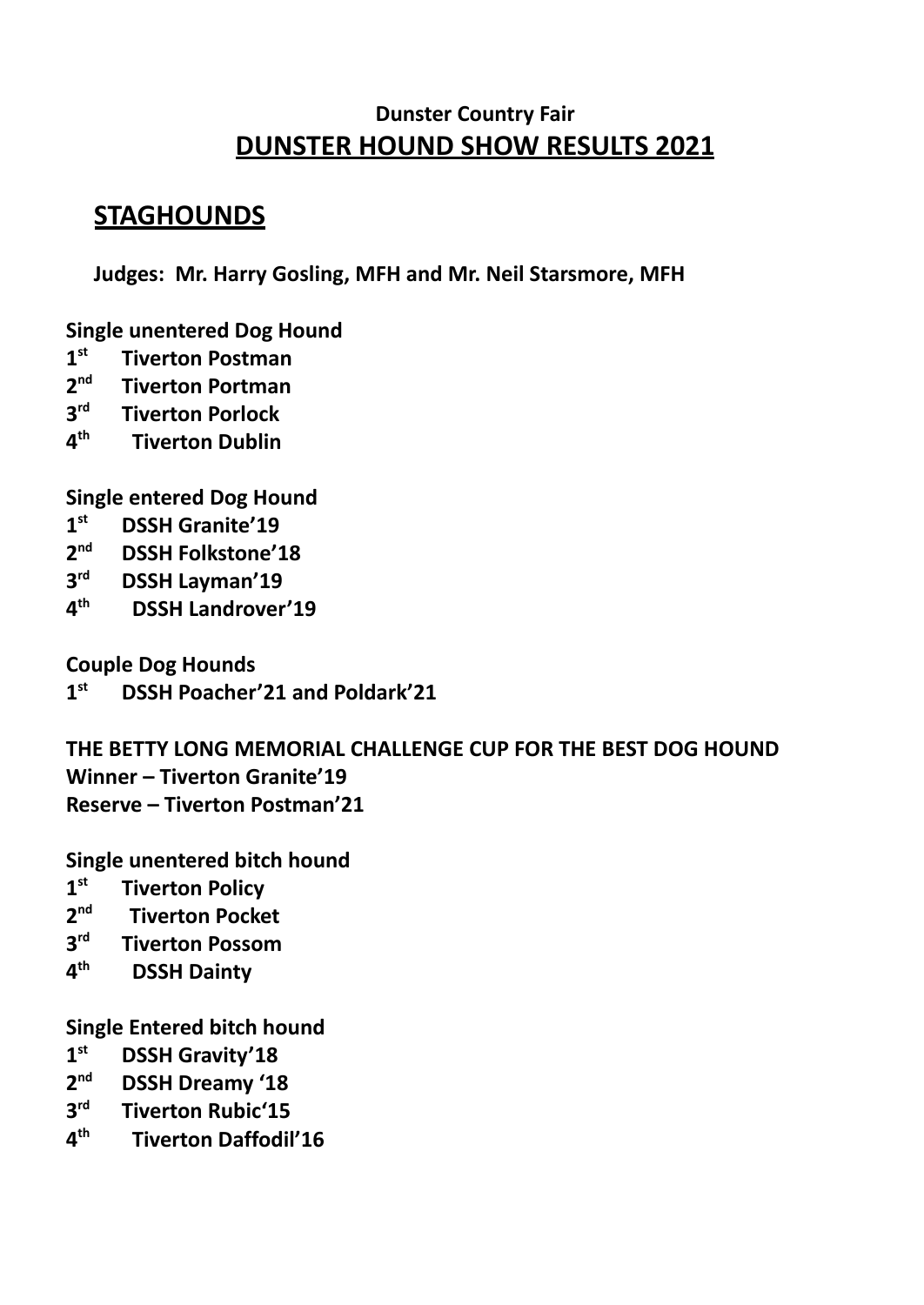**Couple Bitch Hounds**

 $1<sup>st</sup>$ **st DSSH Gravity'18 and Gracie'16**

2<sup>nd</sup> **nd DSSH Lark'19 and Latin'19**

**THE DUNSTER CUP FOR THE BEST BITCH HOUND Winner – DSSH Gracie'16 Reserve – DSSH Gravity'18**

**THE GOVIER CUP FOR THE CHAMPION STAGHOUND OF THE SHOW Winner – DSSH Gracie'16 Reserve – DSSH Gravity'18**

### **FOXHOUNDS**

**Judges: Mrs. Charmian Green and Mr. William Goffe**

**Single unentered Dog hound**

- **1 st Dulverton West Ragdale**
- $2<sup>nd</sup>$ **nd Glamorgan Howler**
- **3 Dulverton West Ranter**
- $4<sup>th</sup>$ **th Glamorgan Rapper**

**Single entered Dog hound**

- **1 st Taunton Vale Greenwich'19**
- 2<sup>nd</sup> **nd Dulverton West Belvoir'19**
- **3 Taunton Vale Grafton'20**
- $4<sup>th</sup>$ **th Dartmoor Harris '20**

#### **Stallion Hound**

- **1 st Taunton Vale Greenwich'19**
- 2<sup>nd</sup> **Dulverton West Ranger'19**
- $2<sup>rd</sup>$ **Taunton Vale Grafton'20**
- $A<sup>th</sup>$ **th Dartmoor Warden'19**

**THE BROOKER CHALLENGE CUP FOR THE BEST DOG HOUND**

**Winner – Taunton Vale Greenwich'19**

**Reserve – Dulverton West Ragdale'21**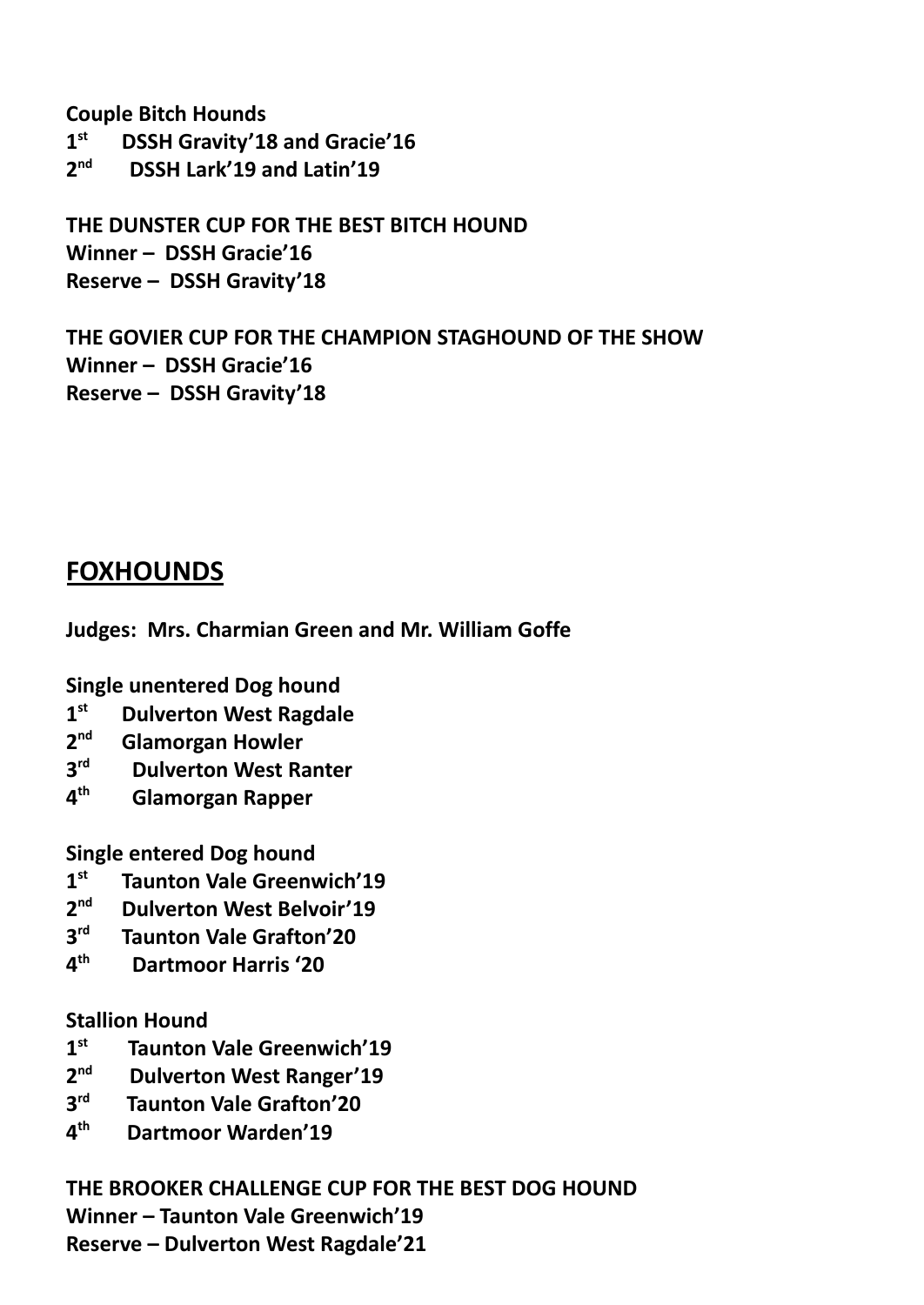**Single Old English Dog Hound (Entered or Unentered)**

- **1 st Tiverton Porlock'20**
- **2 nd Torrington Farmers Comrade'19**
- **3 rd South Tetcott Parson'19**
- **4 th Lamerton Limestone'18**

**Single unentered bitch hound**

- **1 st Dulverton West Gravity**
- 2<sup>nd</sup> **Taunton Vale Greenfly**
- **3 Taunton Vale Gravity**
- **4 th Dulverton West Greeting**

**Single entered bitch hound**

- **1 st Dulverton West Halo'20**
- **2 nd Taunton Vale Gravy'20**
- **3 Taunton Vale Granary'19**
- **4 th Glamorgan Pantry'**

#### **Brood Bitch**

- **1 st Taunton Vale Groovy'18**
- 2<sup>nd</sup> **Dulverton West Gradual'18**
- **3 Taunton Vale Grumpy'18**
- $4<sup>th</sup>$ **th Mendip Farmers Dockleaf'17**

**The Lewes Family Cup for the Best Brood Bitch – Taunton Vale Groovy'18 THE TROLLOPE OF CANADA ROSEBOWL FOR THE BEST BITCH Winner – Dulverton West Halo'20 Reserve – Taunton Vale Groovy'18**

**Single Old English Bitch Hound (Entered or Unentered)**

- **1 st Torrington Farmers Chaffinch**
- **2 nd South Tetcott Thinker'20**
- **3 Torrington Farmers Perish'18**
- **4 th South Tetcott Thimble'20**

**Champion Old English – Torrington Farmers Chaffinch Reserve – Tiverton Porlock'20**

**Best couple Foxhounds**

- **1 st Taunton Vale Granary'19 and Greensleeve '19**
- $2<sup>nd</sup>$ **nd Dulverton West Hawthorn'20 and Halo'20**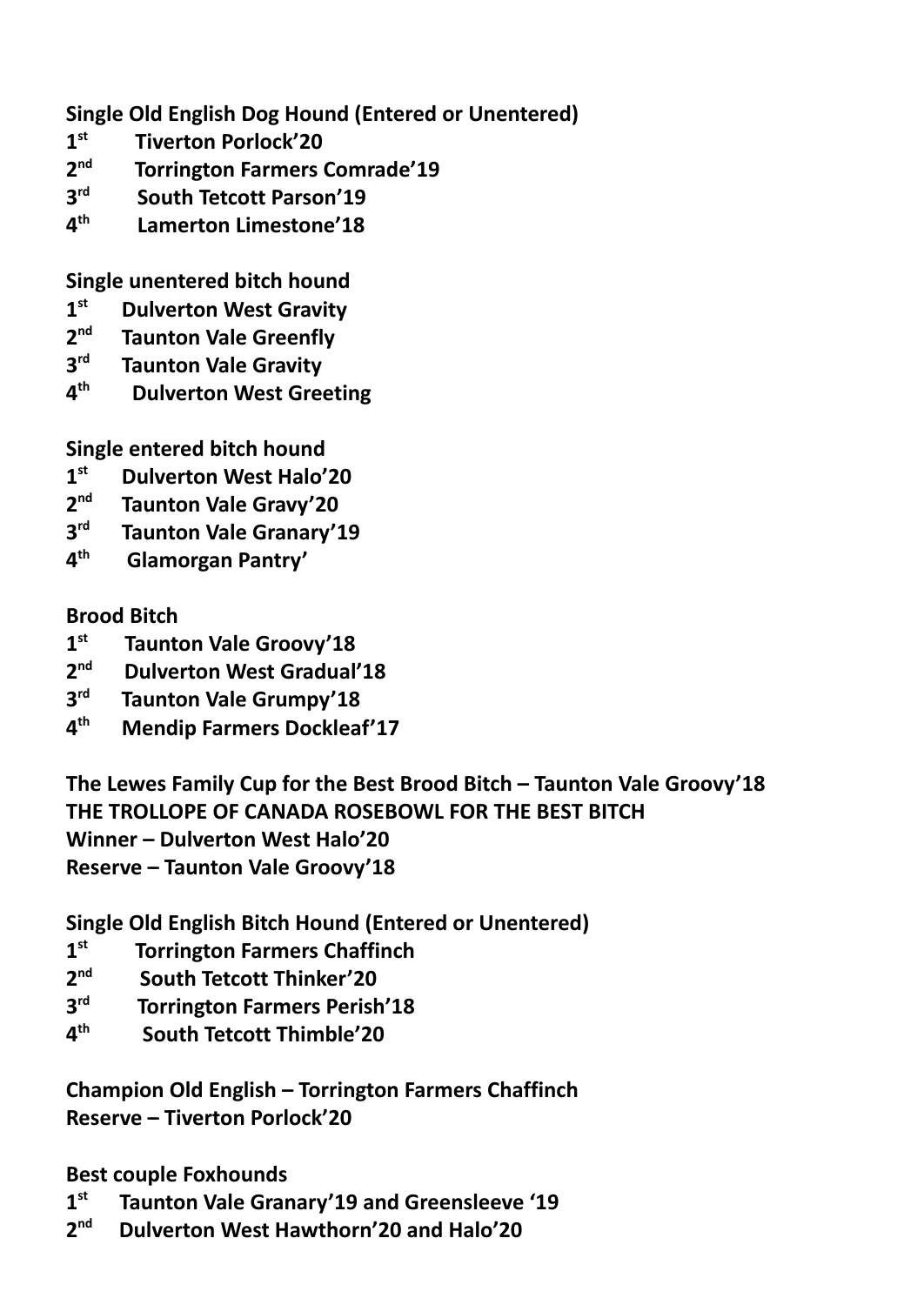- **3 rd Taunton Vale Grady'20 and Graceland'20**
- $\mathbf{A}^{\text{th}}$ **th Lamerton Tiverton'21 and Titcombe'21**

**THE KEN BEAVER MEMORIAL CHALLENGE TROPHY FOR THE BEST COUPLE FOXHOUNDS Taunton Vale Granary'19 and Greensleeve '19**

**THE BEAUFORT MEMORIAL CHALLENGE CUP FOR THE CHAMPION FOXHOUND OF THE SHOW Winner – Dulverton West Halo'20 Reserve – Taunton Vale Greenwich'19**

**HARRIERS**

**Judges: Mr. Anthony Adams and Mr. Mark Sprake**

**Single unentered dog hound**

- $1^{\text{st}}$ **st DVSP&M Bandit**
- $2<sup>nd</sup>$ **nd Axe Vale Whitwell**
- **3 Cotley Reiver**
- **4 th Taunton Vale Langly**

**Single entered dog hound**

- **1 st DVSP&M Langstone'18**
- 2<sup>nd</sup> **nd Cotley Banker'20**
- **3 rd Axe Vale Trapper'19**
- $4<sup>th</sup>$ **th DVSP&M Baskerville'18**

**Stallion hound**

**1 st Axe Vale Winston '17 THE CHANIN & THOMAS CHALLENGE CUP FOR THE BEST HARRIER DOG HOUND Winner – Axe Vale Winston '17**

**Single unentered bitch hound**

- $1<sup>st</sup>$ **st Axe Vale Wisdom**
- $2<sup>nd</sup>$ **nd Axe Vale Wonder**
- **3 Taunton Vale Lady**
- **4 th Taunton Vale Lawful**

**THE JACK WATERS MEMORIAL CUP FOR THE BEST UN-ENTERED HARRIERWinner – Axe Vale Wisdom**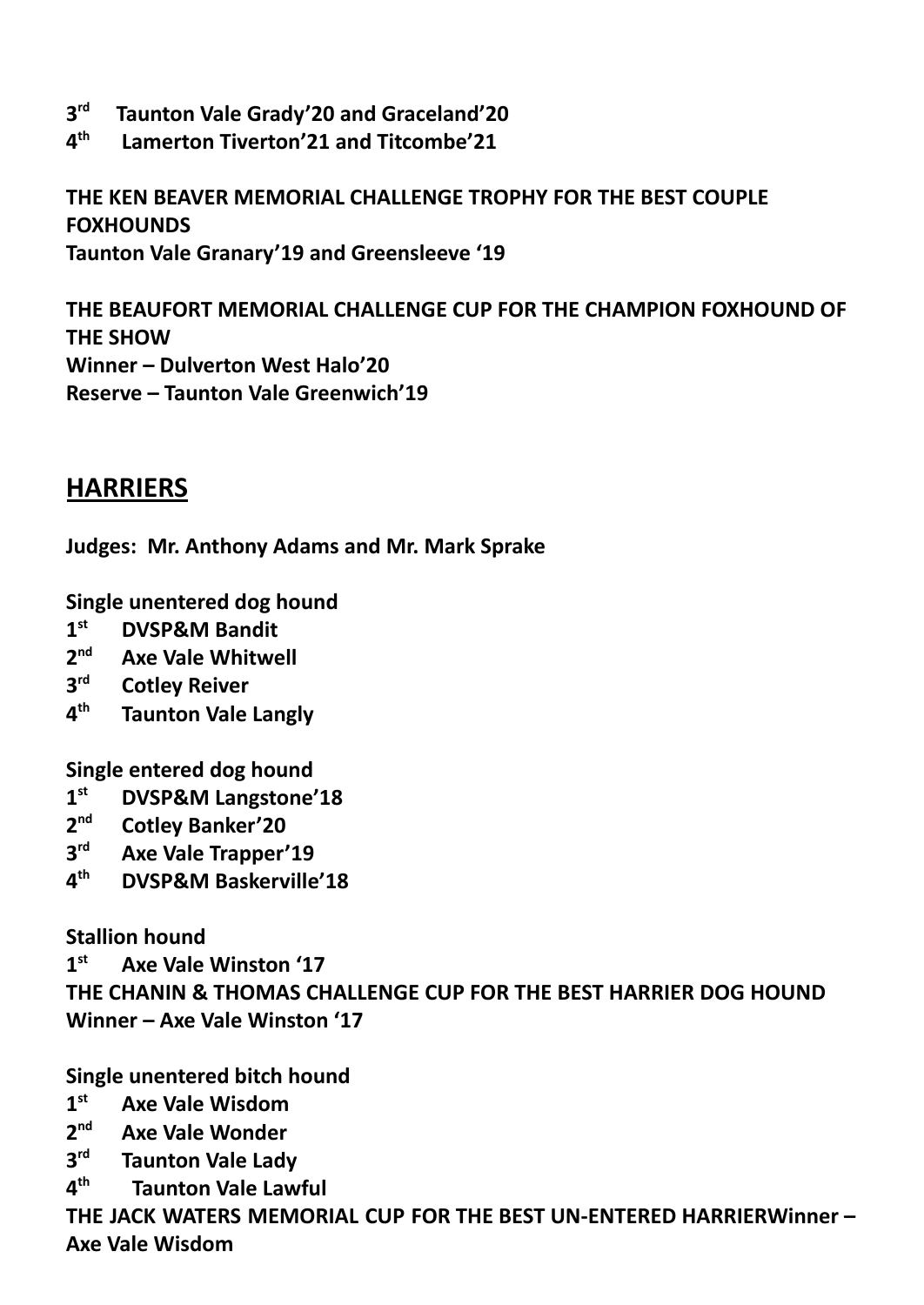**Single entered bitch hound**

- **1 st Cotley Bashful'20**
- 2<sup>nd</sup> **nd Axe Vale Trifle'19**
- **3 rd Axe Vale Tangle'19**
- **4 th DVSP&M Banjo'20**

**Brood bitch hound**

**1 st Axe Vale Willow'17**

**CHIPSTABLE HUNT COMMITTEE CUP FOR BEST BROOD BITCH – Axe Vale Willow'17**

**THE JOAN COLLINS CHALLENGE CUP FOR THE BEST HARRIER BITCH Winner – Axe Vale Wisdom'21 Reserve – Cotley Bashful'20**

#### **BEST COUPLE HARRIERS**

- **1 st Cotley Baffle'20 and Bashful'20**
- 2<sup>nd</sup> **nd Axe Vale Trapper'19 and Winston'17**
- **3 Minehead Busy and Lantern**
- **4 th Taunton Vale Battle'16 and Banjo'16**

**THE JOHN ADDICOTT, CHANIN & THOMAS CHALLENGE CUP FOR THE BEST COUPLE HARRIERS**

**Winner – Cotley Baffle'20 and Bashful'20**

**THE JULIE WORSSAM MEMORIAL CHALLENGE CUP FOR THE CHAMPION HARRIER OF THE SHOW Winner – Axe Vale Winston '17 Reserve – Axe Vale Willow '17**

### **BEAGLES**

**Judges: Mr. Mark Milburn, MH and Mr. Stuart Roscoe, MH**

**Single unentered dog hound**

- **1 st SHND Beacon**
- $2<sup>nd</sup>$ **nd CCF Bridegroom**
- **3 SHND Beaumont**
- $4<sup>th</sup>$ **th CCF Broker**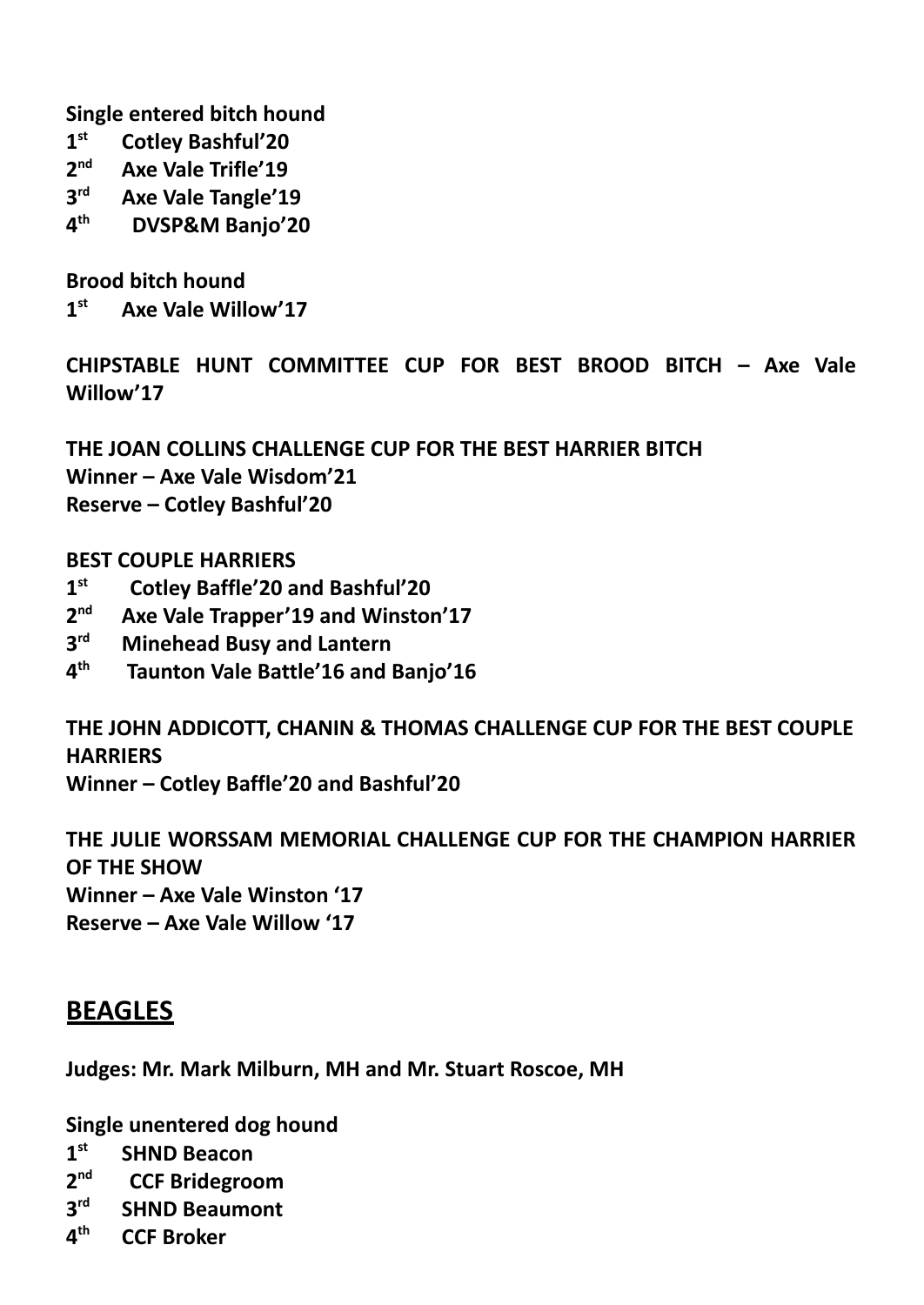**Single entered dog hound**

- **1 st CCF Captain**
- 2<sup>nd</sup> **nd CCF Cracker'19**
- **3 SHND Warlock'19**
- **4 th Ilminster Dexter'19**

#### **Stallion Hound**

- **1 st CCF Cromwell'14**
- **2 nd Taw Vale Mudlark'15**
- **3 rd Taw Vale Farmer'12**
- $4<sup>th</sup>$ **th CCF Dashwood'16**

**THE SHEPPARD CHALLENGE CUP FOR THE BEST DOG HOUND Winner – CCF Captain Reserve – SHND Beacon'21**

**Single unentered bitch hound**

**1 st CCF Bracken**

**Single entered bitch hound**

- **1 st CCF Catkin'20**
- **2 nd SHND Waxwing'19**
- **3 Taw Vale Baffle**
- $4<sup>th</sup>$ **th Britannia Petal**

#### **Brood bitch hound**

- **1 SHND Tonic**
- **2 nd Britannia Urchin**
- **3 CCF Worship**
- **4 th Taw Vale Casket '15**

**THE GAYLARD CHALLENGE CUP FOR THE BEST BROOD BITCH Winner: SHND Tonic**

**THE TATLOW CHALLENGE CUP FOR THE BEST BITCH HOUND Winner – CCF Bracken'21 Reserve – SHND Tonic**

**THE HARE HUNTER TROPHY FOR THE CHAMPION BEAGLE OF THE SHOW Winner – CCF Bracken'21 Reserve – CCF Captain**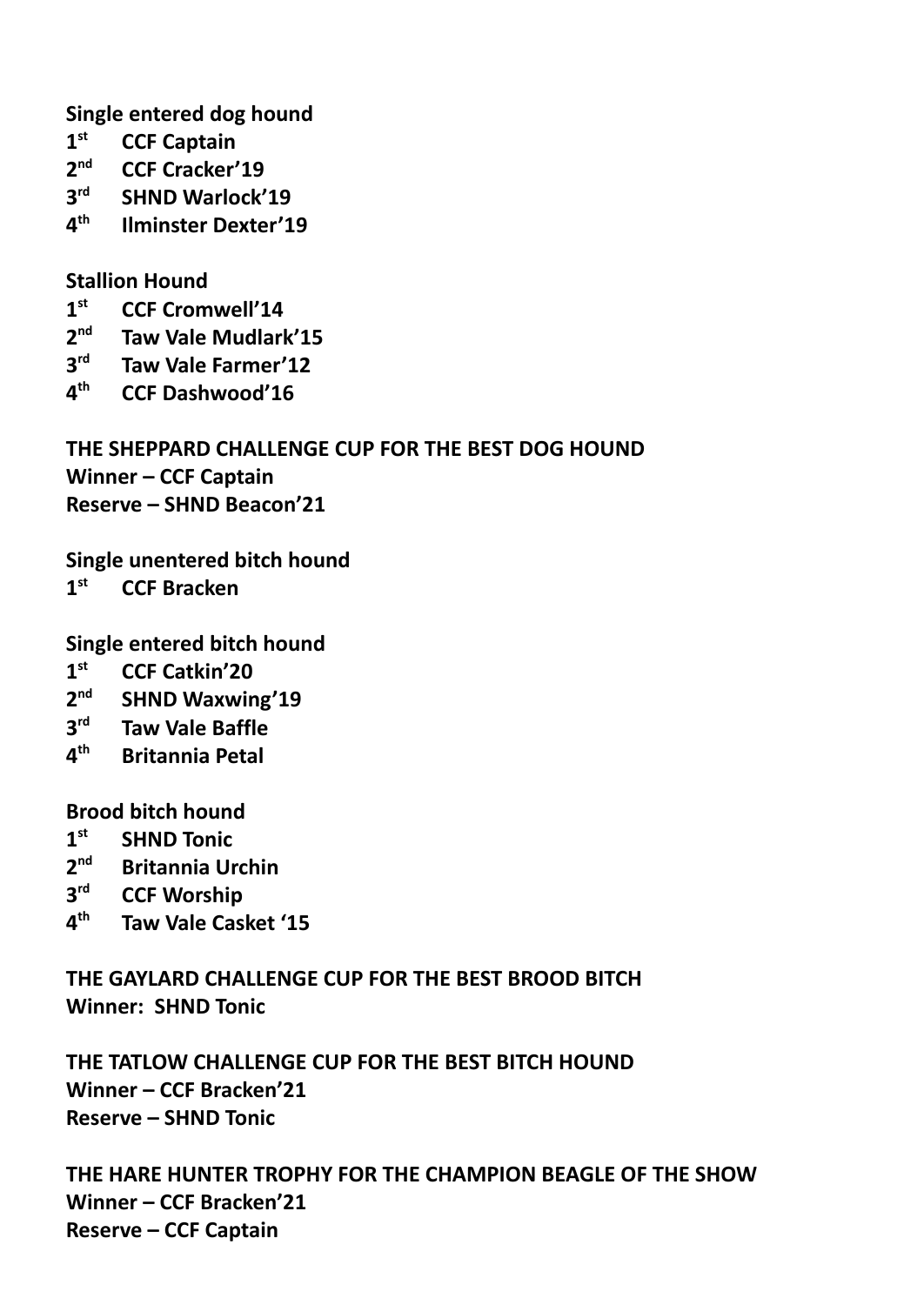# **MINK HOUNDS**

**Judges: Mr. David Gaylard**

**Pure bred dog hound**

**1 st Pembrokeshire & Carmarthenshire Quebec '13**

 $2<sup>nd</sup>$ **Pembrokeshire & Carmarthenshire Meerthyr'15** 

**The Vincent Salver for the Champion Pure Bred Dog Hound – P&C Quebec'13**

**Pure bred bitch hound**

**1 st Culmstock Marvel '12**

2<sup>nd</sup> **nd Pembrokeshire & Carmarthenshire Gloria '14**

 $3<sup>rd</sup>$ **Pembrokeshire & Carmarthenshire Siecled'17** 

**The Vincent Salver for the Champion Pure Bred Bitch Hound – Culmstock Marvel '12**

**Couple pure bred, either sex**

**1 st Pembrokeshire & Carmarthenshire Seiclon '17 and Seisyllt '17 The Vincent Salver for the Champion Pure Bred Couple – P&C Seiclon '17 & Seisyllt '17**

**Part bred dog hound**

- $1^{\text{st}}$ **st Courtenay Tracy Rusty'20**
- $2<sup>nd</sup>$ **nd Culmstock Fiji'19**
- **3 rd Courtenay Tracy Rambo'20**

**Part bred bitch hound**

- **1 st Culmstock Mayfly'15**
- $2<sup>nd</sup>$ **nd Courtenay Tracy Cornflower'14**

**Couple, part bred either sex**

**1**<sup>st</sup> **st Courtenay Tracy Basil '14 and Butler '14**

**2 nd Culmstock Captain '17 and Chaplin '17**

**Mary Bromiley MBE Trophy for the Champion Part Bred Minkhound – Courtenay Tracy Butler'14 Perpetual Trophy CHAMPION Minkhound – Courtenay Tracy Butler'14 Reserve - Culmstock Marvel'12**